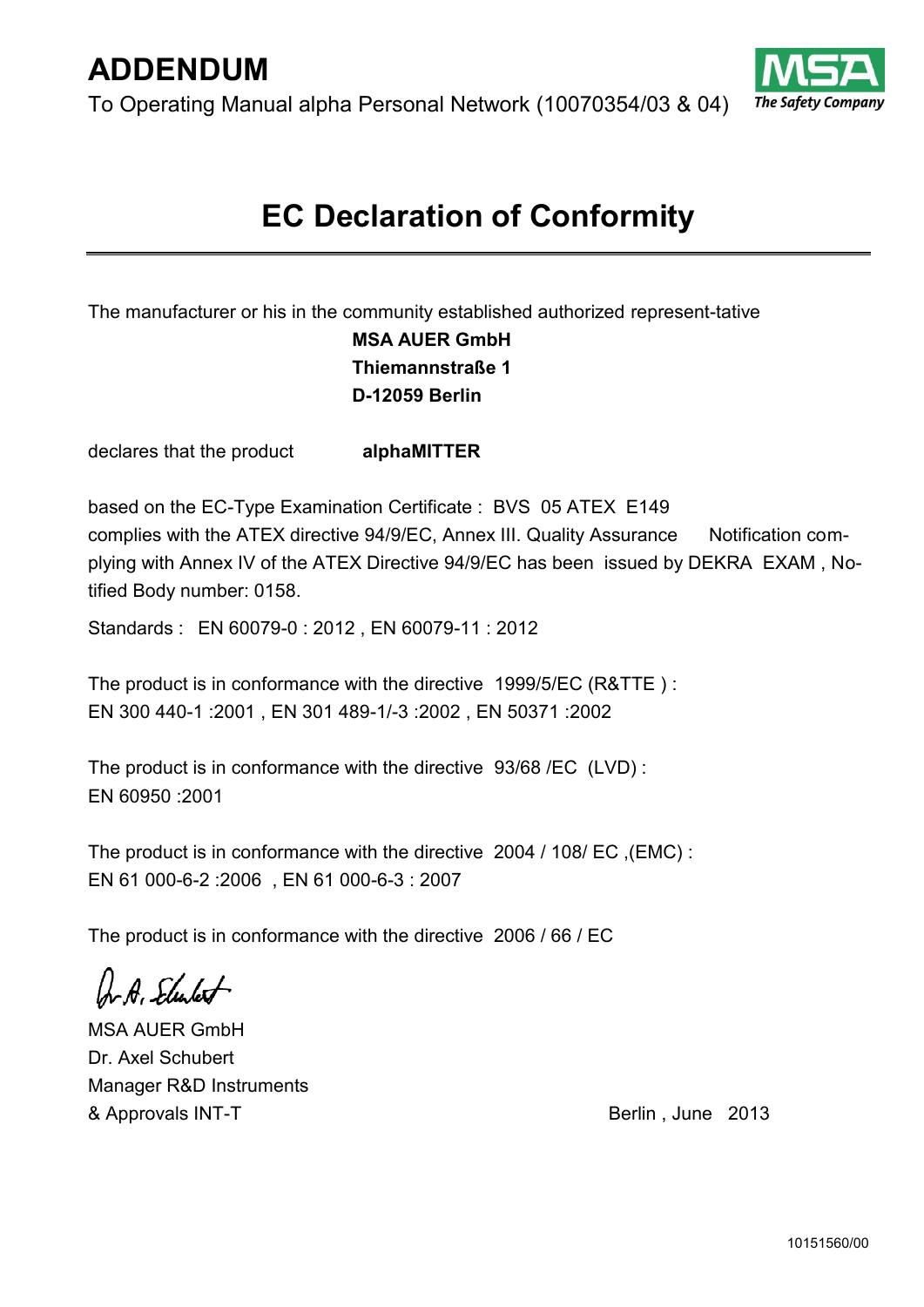To Operating Manual alpha Personal Network (10070354/03 & 04) The Safety Company

# **EG-Konformitätserklärung**

Der Hersteller oder sein in der Gemeinschaft niedergelassener Bevoll-mächtigter **MSA AUER GmbH Thiemannstraße 1 D-12059 Berlin**

Erklären hiermit, daß das Produkt **alphaMITTER**

mit der EG-Baumusterprüfbescheinigung : BVS 05 ATEX E149 mit den Bestimmungen der ATEX-Richtlinie 94/9/EC, Anhang III, übereinstimmt. Die qualitätsüberwachende Stelle ist gemäß Anhang IV der ATEX-Richtlinie 94/9/EG DEKRA XAM, Prüfstelle Nummer: 0158.

Normen : EN 60079-0 : 2012 , EN 60079-11 : 2012

Das Produkt erfüllt die Bestimmungen der Richtlinie 1999/5/EG (R&TTE ) : EN 300 440-1 :2001 , EN 301 489-1/-3 :2002 , EN 50371 :2002

Das Produkt erfüllt die Bestimmungen der Richtlinie 93/68 /EG (Niederspannung) : EN 60950 :2001

Das Produkt erfüllt die Bestimmungen der Richtlinie 2004 / 108/ EG , (EMV) : EN 61 000-6-2 :2006 , EN 61 000-6-3 : 2007

Das Produkt erfüllt die Bestimmungen der Richtlinie 2006 / 66 / EG

ArA, Elulet

MSA AUER GmbH Dr. Axel Schubert Manager R&D Instruments & Approvals INT-T and the set of the Berlin , Juni 2013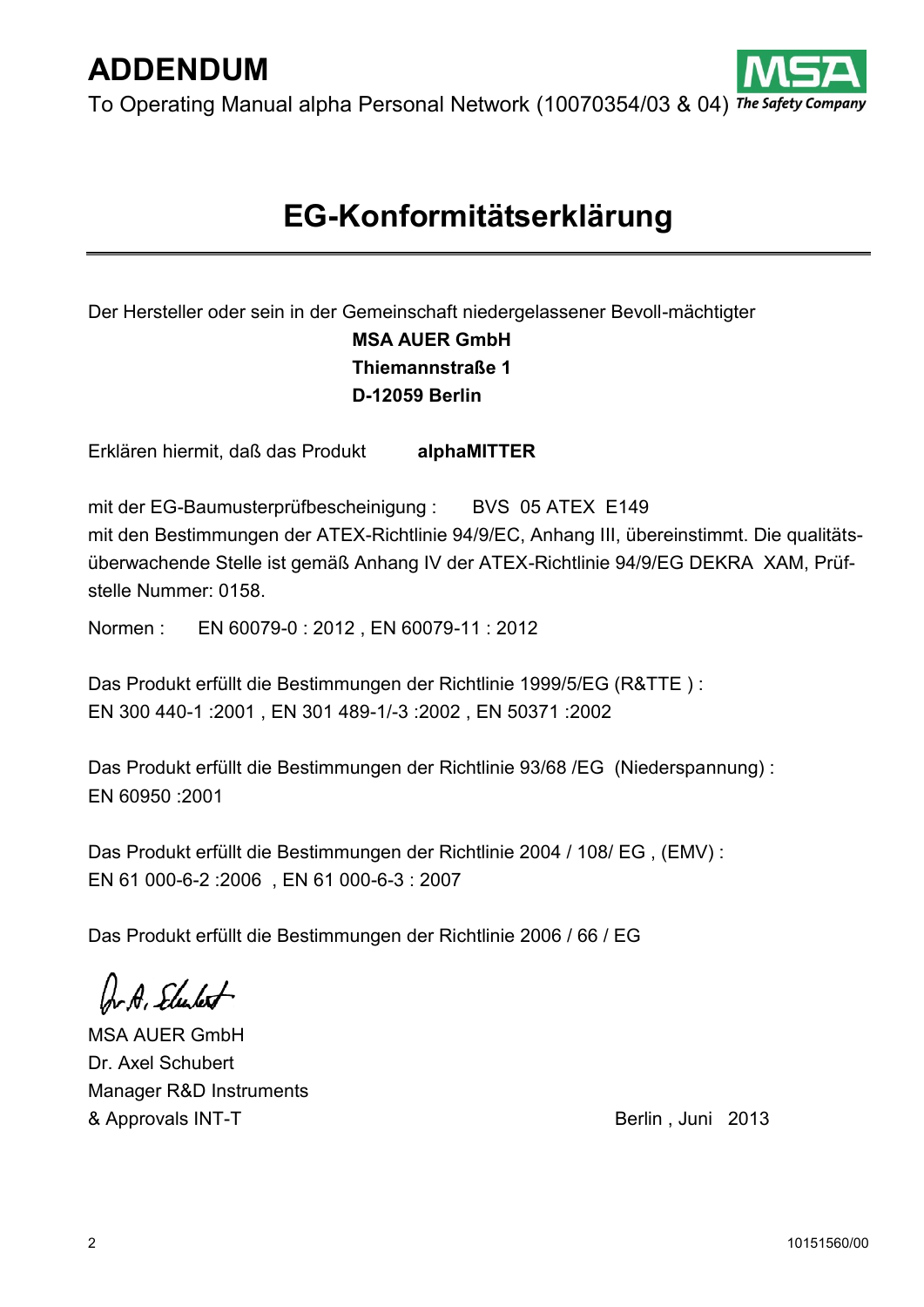To Operating Manual alpha Personal Network (10070354/03 & 04) The Safety Company

# **EC Declaration of Conformity**

The manufacturer or his in the community established authorized represent-tative

## **MSA AUER GmbH Thiemannstraße 1 D-12059 Berlin**

declares that the product **alphaSCOUT / alphaSCOUT TM**

based on the EC-Type Examination Certificate : BVS 05 ATEX E150 complies with the ATEX directive 94/9/EC, Annex III. Quality Assurance Notification complying with Annex IV of the ATEX Directive 94/9/EC has been issued by DEKRA EXAM , Notified Body number: 0158.

Standards : EN 60079-0 : 2012 , EN 60079-11 : 2012

The product is in conformance with the directive 1999/5/EC (R&TTE ) : EN 302 208-1/-2 (2004), EN 300 440-1 (2001), EN 301 489-1/-3 (2002), EN 50371 (2002)

The product is in conformance with the directive 93/68 /EC (LVD) : EN 60950 :2001

The product is in conformance with the directive 2004 / 108/ EC ,(EMC) : EN 61 000-6-2 :2006 , EN 61 000-6-3 : 2007

The product is in conformance with the directive 2006 / 66 / EC

Ar A. Slubert

MSA AUER GmbH Dr. Axel Schubert Manager R&D Instruments & Approvals INT-T and the set of the Berlin , July 2013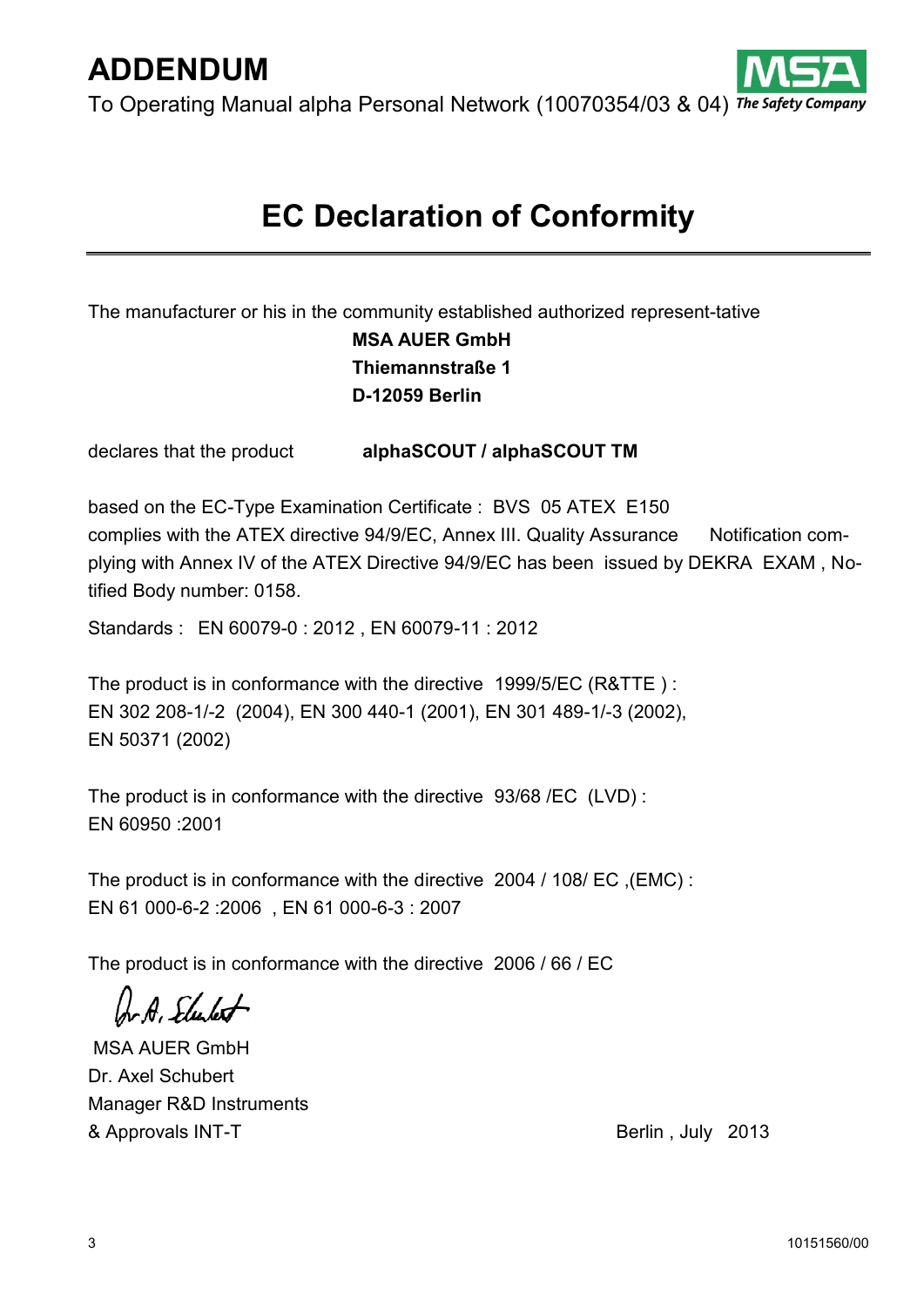To Operating Manual alpha Personal Network (10070354/03 & 04) The Safety

# **EG-Konformitätserklärung**

## Der Hersteller oder sein in der Gemeinschaft niedergelassener Bevoll-mächtigter **MSA AUER GmbH Thiemannstraße 1 D-12059 Berlin**

Erklären hiermit, daß das Produkt **alphaSCOUT / alphaSCOUT TM**

mit der EG-Baumusterprüfbescheinigung : BVS 05 ATEX E150 mit den Bestimmungen der ATEX-Richtlinie 94/9/EC, Anhang III, übereinstimmt. Die qualitätsüberwachende Stelle ist gemäß Anhang IV der ATEX-Richtlinie 94/9/EG DEKRA EXAM, Prüfstelle Nummer: 0158.

Normen : EN 60079-0 : 2012 , EN 60079-11 : 2012

Das Produkt erfüllt die Bestimmungen der Richtlinie 1999/5/EG (R&TTE ) : EN 302 208-1/-2 (2004), EN 300 440-1 (2001), EN 301 489-1/-3 (2002) EN 50371 (2002)

Das Produkt erfüllt die Bestimmungen der Richtlinie 93/68 /EG (Niederspannung) : EN 60950 :2001

Das Produkt erfüllt die Bestimmungen der Richtlinie 2004 / 108/ EG , (EMV) : EN 61 000-6-2 :2006 , EN 61 000-6-3 : 2007

Das Produkt erfüllt die Bestimmungen der Richtlinie 2006 / 66 / EG

b. A. Elector

MSA AUER GmbH Dr. Axel Schubert Manager R&D Instruments & Approvals INT-T and the set of the Berlin , Juli 2013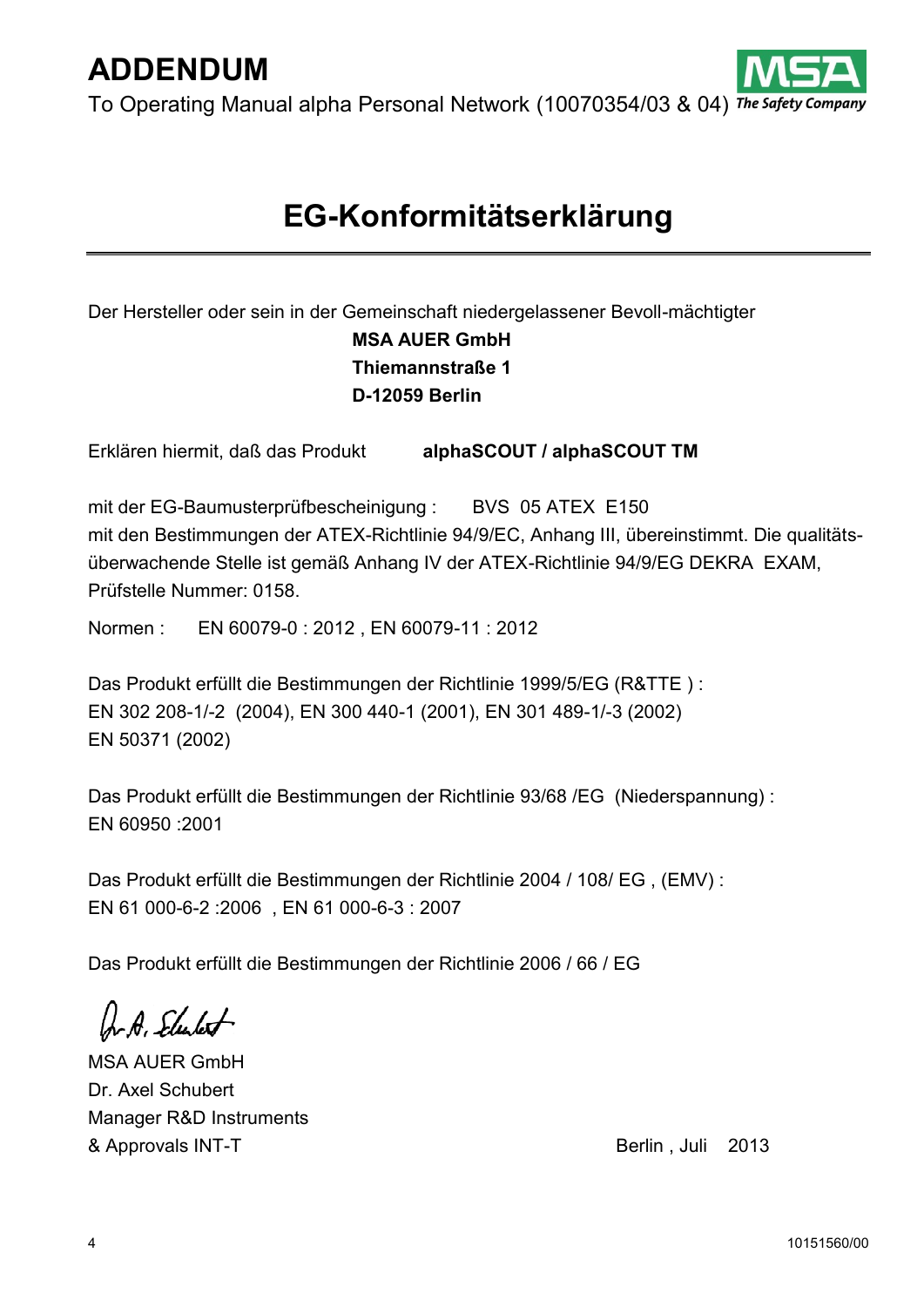

To Operating Manual alpha Personal Network (10070354/03 & 04) The Safety Company

#### **GB**

### **The information stated on this addendum replaces the relevant information stated in the operating manual in chapters 3.2 & 4.2.**

| <b>Technical Specifications</b>                              | <b>Certifications</b>                    |                          |                                                              |
|--------------------------------------------------------------|------------------------------------------|--------------------------|--------------------------------------------------------------|
| Operating temperature:                                       | alphaSCOUT / alphaSCOUT TM               |                          | alphaMITTER                                                  |
| Duracell MN 1500 Procell T4, -20°C to +54°C                  | IECEx BVS 06,0008                        |                          | <b>IECEX BVS 06.0010</b>                                     |
| Duracell MN 1500 Plus Power T4, -20°C to +54°C               | <b>ATEX BVS 05 E150</b>                  |                          | <b>ATEX BVS 05 E149</b>                                      |
| Varta 4706 Max Tech T3, -20 $^{\circ}$ C to +50 $^{\circ}$ C |                                          |                          |                                                              |
|                                                              | $\langle \! \mathrm{\acute{E}x} \rangle$ | Ex ia IIC T3/T4 Ga       |                                                              |
|                                                              |                                          | II 1G Ex ia IIC T3/T4 Ga |                                                              |
|                                                              |                                          | -20°C ≤ Ta ≤ +50°C       |                                                              |
|                                                              | Battery                                  |                          | Duracell MN 1500 Procell T4, -20°C to +54°C                  |
|                                                              |                                          |                          | Duracell MN 1500 Plus Power T4, -20°C to +54°C               |
|                                                              |                                          |                          | Varta 4706 Max Tech T3, -20 $^{\circ}$ C to +50 $^{\circ}$ C |

### **DE Die in diesem Nachtrag enthaltene Information ersetzt entsprechende Information in der Gebrauchsanleitung (10070354/03 & 04) in den Kapiteln 3.2 & 4.2.**

| Technische Daten                                             | <b>Zulassungen</b>                            |                     |                                                |
|--------------------------------------------------------------|-----------------------------------------------|---------------------|------------------------------------------------|
| Einsatztemperatur:                                           | alphaSCOUT / alphaSCOUT TM                    |                     | alphaMITTER                                    |
| Duracell MN 1500 Procell T4, -20°C to +54°C                  | IECEx BVS 06,0008                             |                     | IECEx BVS 06,0010                              |
| Duracell MN 1500 Plus Power T4, -20°C to +54°C               | ATEX BVS 05 E150                              |                     | <b>ATEX BVS 05 E149</b>                        |
| Varta 4706 Max Tech T3, -20 $^{\circ}$ C to +50 $^{\circ}$ C |                                               |                     |                                                |
|                                                              | $\langle \! \! \epsilon_{\mathsf{x}} \rangle$ | Ex ia IIC T3/T4 Ga  |                                                |
|                                                              |                                               |                     | II 1G Ex ia IIC T3/T4 Ga                       |
|                                                              |                                               | l-20°C ≤ Ta ≤ +50°C |                                                |
|                                                              | <b>Batterie</b>                               |                     | Duracell MN 1500 Procell T4, -20°C to +54°C    |
|                                                              |                                               |                     | Duracell MN 1500 Plus Power T4, -20°C to +54°C |
|                                                              |                                               |                     | Varta 4706 Max Tech T3, -20°C to +50°C         |

**ES**

### **La información que contiene este anexo reemplaza la información correspondiente que contiene el manual de funcionamiento (10070354/03 y 04) en los capítulos 3.2 y 4.2.**

| Características técnicas                                     | <b>Certificaciones</b>                              |                                             |                                                              |
|--------------------------------------------------------------|-----------------------------------------------------|---------------------------------------------|--------------------------------------------------------------|
| Temperatura operativa:                                       | alphaSCOUT / alphaSCOUT TM                          |                                             | alphaMITTER                                                  |
| Duracell MN 1500 Procell T4, -20°C to +54°C                  | IECEx BVS 06.0008                                   |                                             | IECEx BVS 06.0010                                            |
| Duracell MN 1500 Plus Power T4, -20°C to +54°C               | <b>ATEX BVS 05 E150</b>                             |                                             | <b>ATEX BVS 05 E149</b>                                      |
| Varta 4706 Max Tech T3, -20 $^{\circ}$ C to +50 $^{\circ}$ C |                                                     |                                             |                                                              |
|                                                              | $\langle \! \! \! \! \epsilon_{\mathsf{x}} \rangle$ | Ex ia IIC T3/T4 Ga                          |                                                              |
|                                                              |                                                     |                                             | II 1G Ex ia IIC T3/T4 Ga                                     |
|                                                              |                                                     | $\text{\textdegree}$ C ≤ Ta ≤ +50°C         |                                                              |
|                                                              | Pila                                                | Duracell MN 1500 Procell T4, -20°C to +54°C |                                                              |
|                                                              |                                                     |                                             | Duracell MN 1500 Plus Power T4. -20°C to +54°C               |
|                                                              |                                                     |                                             | Varta 4706 Max Tech T3, -20 $^{\circ}$ C to +50 $^{\circ}$ C |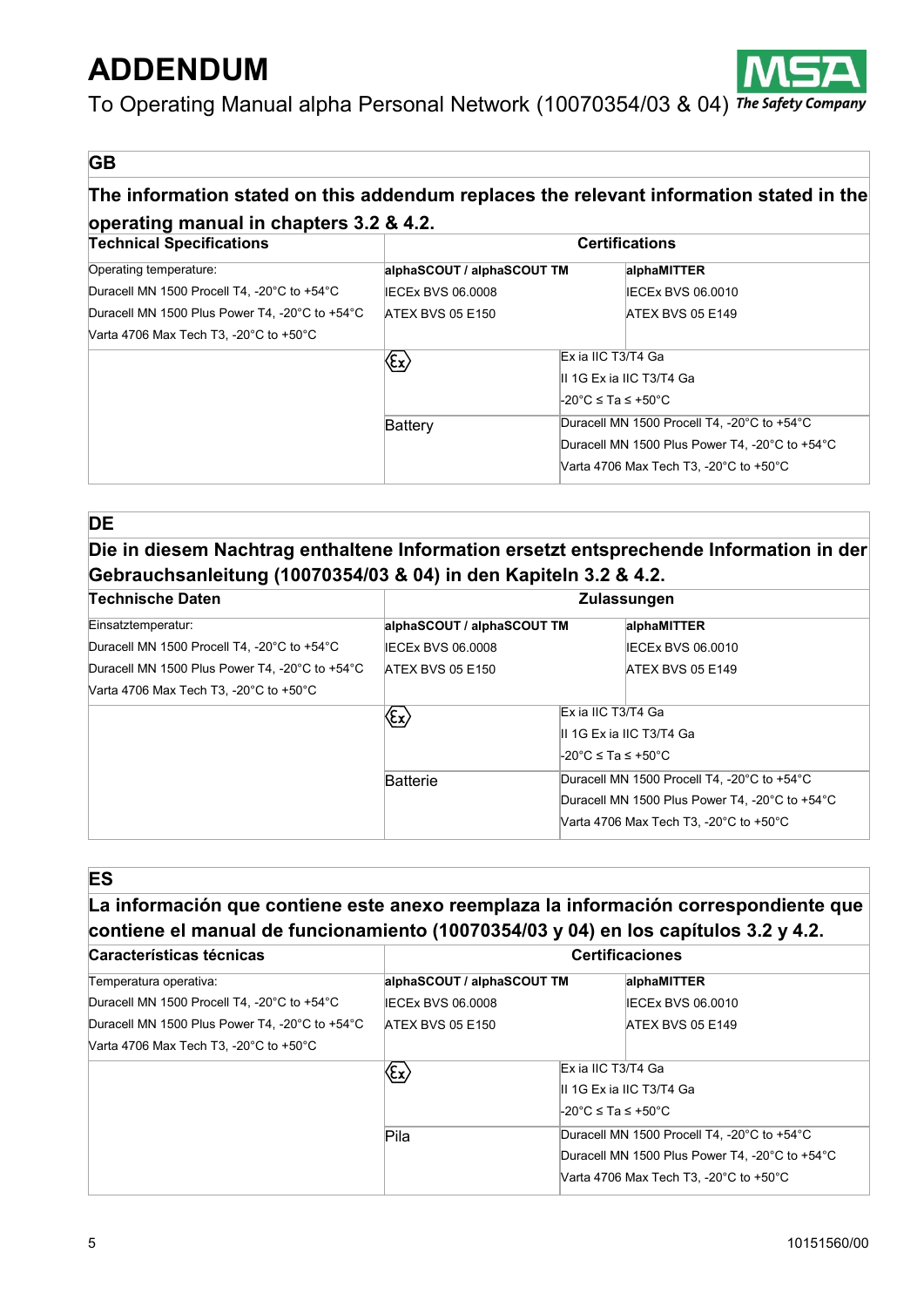

To Operating Manual alpha Personal Network (10070354/03 & 04) The Safety Company

**PT**

## **As informações desta adenda substituem as informações relevantes dos capítulos 3.2 e 4.2 do manual de utilização (10070354/03 e 04).**

| <b>Especificações Técnicas</b>                               | <b>Certificações</b>                                                                      |                                                                                               |                                        |
|--------------------------------------------------------------|-------------------------------------------------------------------------------------------|-----------------------------------------------------------------------------------------------|----------------------------------------|
| Temperatura de funcionamento:                                | alphaSCOUT / alphaSCOUT TM                                                                |                                                                                               | alphaMITTER                            |
| Duracell MN 1500 Procell T4, -20°C to +54°C                  | IECEx BVS 06,0008                                                                         |                                                                                               | IECEx BVS 06.0010                      |
| Duracell MN 1500 Plus Power T4, -20°C to +54°C               | <b>ATEX BVS 05 E150</b>                                                                   |                                                                                               | <b>ATEX BVS 05 E149</b>                |
| Varta 4706 Max Tech T3, -20 $^{\circ}$ C to +50 $^{\circ}$ C |                                                                                           |                                                                                               |                                        |
|                                                              | $\langle \! \! \! \! \! \langle \pmb \epsilon_{\pmb x} \rangle \! \! \! \! \! \! \rangle$ | Ex ia IIC T3/T4 Ga                                                                            |                                        |
|                                                              |                                                                                           |                                                                                               | II 1G Ex ia IIC T3/T4 Ga               |
|                                                              |                                                                                           | $\text{\textdegree}$ C ≤ Ta ≤ +50°C                                                           |                                        |
|                                                              | Bateria                                                                                   | Duracell MN 1500 Procell T4, -20°C to +54°C<br>Duracell MN 1500 Plus Power T4. -20°C to +54°C |                                        |
|                                                              |                                                                                           |                                                                                               |                                        |
|                                                              |                                                                                           |                                                                                               | Varta 4706 Max Tech T3, -20°C to +50°C |

#### **FR**

**Les informations données dans cette annexe remplacent les informations correspondantes données dans le manuel d'utilisation (10070354/03 et 04) aux chapitres 3.2 et 4.2.**

| Caractéristiques techniques                                  | <b>Certifications</b>                      |                    |                                                              |
|--------------------------------------------------------------|--------------------------------------------|--------------------|--------------------------------------------------------------|
| Température de travail:                                      | alphaSCOUT / alphaSCOUT TM                 |                    | alphaMITTER                                                  |
| Duracell MN 1500 Procell T4, -20°C to +54°C                  | IECEx BVS 06.0008                          |                    | <b>IECEx BVS 06.0010</b>                                     |
| Duracell MN 1500 Plus Power T4, -20°C to +54°C               | <b>ATEX BVS 05 E150</b>                    |                    | ATEX BVS 05 E149                                             |
| Varta 4706 Max Tech T3, -20 $^{\circ}$ C to +50 $^{\circ}$ C |                                            |                    |                                                              |
|                                                              | $\langle \! \varepsilon_{\! x} \! \rangle$ |                    | Ex ia IIC T3/T4 Ga                                           |
|                                                              |                                            |                    | II 1G Ex ia IIC T3/T4 Ga                                     |
|                                                              |                                            | -20°C ≤ Ta ≤ +50°C |                                                              |
|                                                              | <b>Batterie</b>                            |                    | Duracell MN 1500 Procell T4. -20°C to +54°C                  |
|                                                              |                                            |                    | Duracell MN 1500 Plus Power T4, -20°C to +54°C               |
|                                                              |                                            |                    | Varta 4706 Max Tech T3, -20 $^{\circ}$ C to +50 $^{\circ}$ C |

**IT**

## **Le informazioni dichiarate in questa aggiunta sostituiscono le informazioni rilevanti dichiarate nel manuale d'uso (10070354/03 & 04) ai capitoli 3.2 e 4.2**

| Specifiche tecniche                                          | Certificazioni                                |                                     |                                                |
|--------------------------------------------------------------|-----------------------------------------------|-------------------------------------|------------------------------------------------|
| Temperatura d'esercizio:                                     | alphaSCOUT / alphaSCOUT TM                    |                                     | alphaMITTER                                    |
| Duracell MN 1500 Procell T4, -20°C to +54°C                  | IECEx BVS 06.0008                             |                                     | IECEx BVS 06.0010                              |
| Duracell MN 1500 Plus Power T4, -20°C to +54°C               | ATEX BVS 05 E150                              |                                     | <b>ATEX BVS 05 E149</b>                        |
| Varta 4706 Max Tech T3, -20 $^{\circ}$ C to +50 $^{\circ}$ C |                                               |                                     |                                                |
|                                                              | $\langle \! \! \epsilon_{\mathsf{x}} \rangle$ | Ex ia IIC T3/T4 Ga                  |                                                |
|                                                              |                                               |                                     | II 1G Ex ia IIC T3/T4 Ga                       |
|                                                              |                                               | $\text{\textdegree}$ C ≤ Ta ≤ +50°C |                                                |
|                                                              | <b>Batteria</b>                               |                                     | Duracell MN 1500 Procell T4, -20°C to +54°C    |
|                                                              |                                               |                                     | Duracell MN 1500 Plus Power T4. -20°C to +54°C |
|                                                              |                                               |                                     | Varta 4706 Max Tech T3, -20°C to +50°C         |
|                                                              |                                               |                                     |                                                |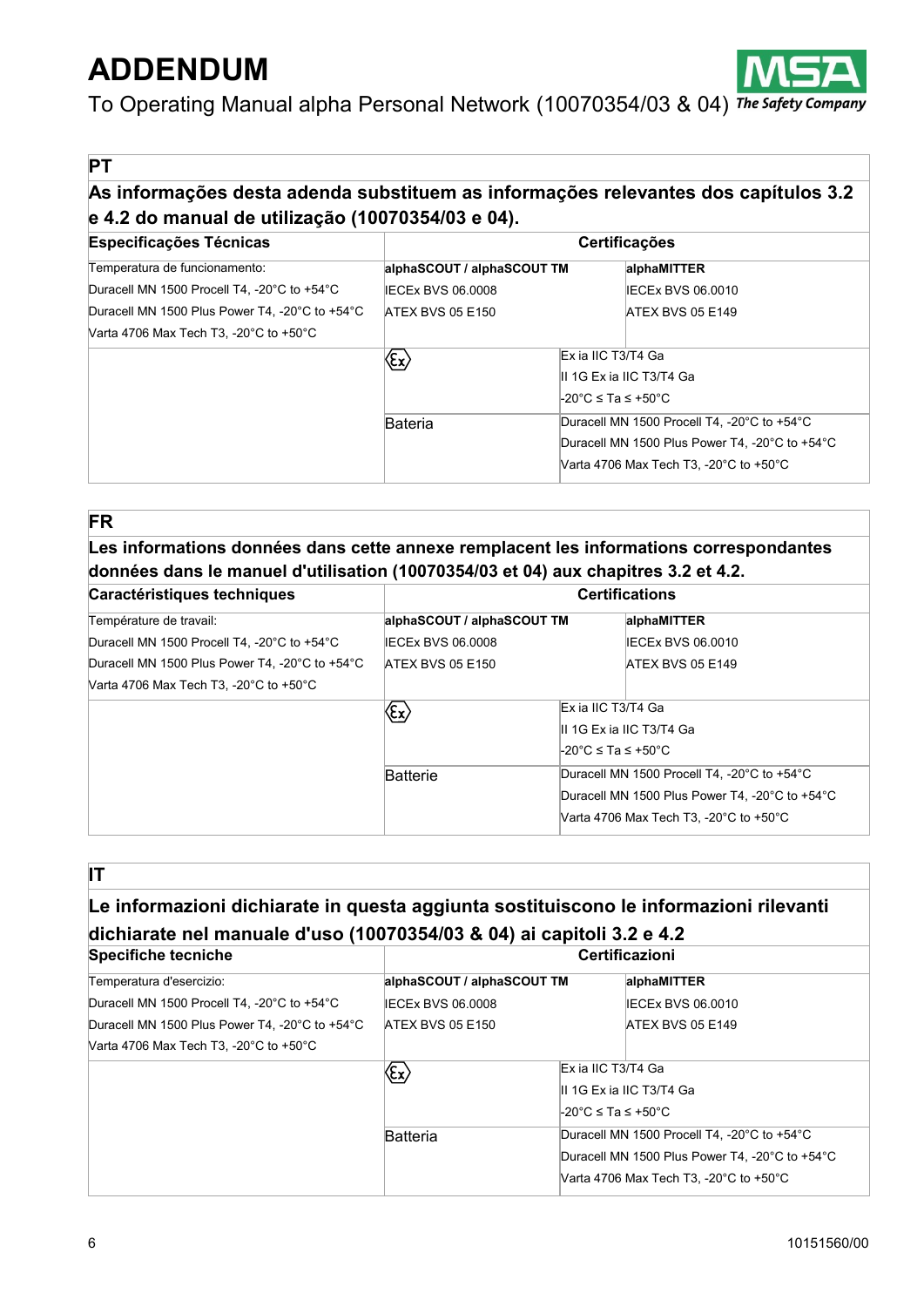

To Operating Manual alpha Personal Network (10070354/03 & 04) The Safety Company

**NL**

## **De informatie vermeld in deze bijlage vervangt de relevante informatie uit de gebruiksaanwijzing (10070354/03 & 04) in hoofdstuk 3.2 en 4.2.**

| <b>Technische specificaties</b>                              | Goedkeuringen                                            |                                     |                                                              |
|--------------------------------------------------------------|----------------------------------------------------------|-------------------------------------|--------------------------------------------------------------|
| Gebruikstemperatuur:                                         | alphaSCOUT / alphaSCOUT TM                               |                                     | alphaMITTER                                                  |
| Duracell MN 1500 Procell T4, -20°C to +54°C                  | IECEx BVS 06,0008                                        |                                     | IECEx BVS 06,0010                                            |
| Duracell MN 1500 Plus Power T4, -20°C to +54°C               | <b>ATEX BVS 05 E150</b>                                  |                                     | ATEX BVS 05 E149                                             |
| Varta 4706 Max Tech T3, -20 $^{\circ}$ C to +50 $^{\circ}$ C |                                                          |                                     |                                                              |
|                                                              | $\langle \! \mathrm{\acute{e}} \! \! \mathrm{\ }\rangle$ | Ex ia IIC T3/T4 Ga                  |                                                              |
|                                                              |                                                          | II 1G Ex ia IIC T3/T4 Ga            |                                                              |
|                                                              |                                                          | $\text{\textdegree}$ C ≤ Ta ≤ +50°C |                                                              |
|                                                              | Batterij                                                 |                                     | Duracell MN 1500 Procell T4, -20°C to +54°C                  |
|                                                              |                                                          |                                     | Duracell MN 1500 Plus Power T4, -20°C to +54°C               |
|                                                              |                                                          |                                     | Varta 4706 Max Tech T3, -20 $^{\circ}$ C to +50 $^{\circ}$ C |

#### **DK**

### **Informationen i dette tillæg erstatter de relevante oplysninger, der er angivet i brugsanvisningen (10070354/03 og 04) i kapitel 3.2 og 4.2.**

| Tekniske specifikationer                                     | Certificeringer                                               |                                             |                                                              |
|--------------------------------------------------------------|---------------------------------------------------------------|---------------------------------------------|--------------------------------------------------------------|
| Driftstemperatur:                                            | alphaSCOUT / alphaSCOUT TM                                    |                                             | alphaMITTER                                                  |
| Duracell MN 1500 Procell T4, -20°C to +54°C                  | IECEx BVS 06.0008                                             |                                             | IECEx BVS 06,0010                                            |
| Duracell MN 1500 Plus Power T4, -20°C to +54°C               | <b>ATEX BVS 05 E150</b>                                       |                                             | ATEX BVS 05 E149                                             |
| Varta 4706 Max Tech T3, -20 $^{\circ}$ C to +50 $^{\circ}$ C |                                                               |                                             |                                                              |
|                                                              | $\langle \! \mathrm{\acute{e}} \! \mathrm{\acute{e}} \rangle$ | Ex ia IIC T3/T4 Ga                          |                                                              |
|                                                              |                                                               |                                             | II 1G Ex ia IIC T3/T4 Ga                                     |
|                                                              |                                                               | $\text{\textdegree}$ C ≤ Ta ≤ +50°C         |                                                              |
|                                                              | Batteri                                                       | Duracell MN 1500 Procell T4, -20°C to +54°C |                                                              |
|                                                              |                                                               |                                             | Duracell MN 1500 Plus Power T4. -20°C to +54°C               |
|                                                              |                                                               |                                             | Varta 4706 Max Tech T3, -20 $^{\circ}$ C to +50 $^{\circ}$ C |

### **SE**

### **Informationen i detta tillägg ersätter den relevanta informationen i bruksanvisningen (10070354/03 & 04) i kapitlen 3.2 & 4.2.**

| Tekniska specifikationer                                     | Certifieringar                 |  |                                                |
|--------------------------------------------------------------|--------------------------------|--|------------------------------------------------|
| Driftstemperatur:                                            | alphaSCOUT / alphaSCOUT TM     |  | alphaMITTER                                    |
| Duracell MN 1500 Procell T4, -20°C to +54°C                  | <b>IECEX BVS 06.0008</b>       |  | IECEx BVS 06.0010                              |
| Duracell MN 1500 Plus Power T4, -20°C to +54°C               | <b>ATEX BVS 05 E150</b>        |  | <b>ATEX BVS 05 E149</b>                        |
| Varta 4706 Max Tech T3, -20 $^{\circ}$ C to +50 $^{\circ}$ C |                                |  |                                                |
|                                                              | $\langle \! \rm{E} \! \rangle$ |  | Ex ia IIC T3/T4 Ga                             |
|                                                              |                                |  | II 1G Ex ia IIC T3/T4 Ga                       |
|                                                              |                                |  | -20°C ≤ Ta ≤ +50°C                             |
|                                                              | Batteri                        |  | Duracell MN 1500 Procell T4, -20°C to +54°C    |
|                                                              |                                |  | Duracell MN 1500 Plus Power T4. -20°C to +54°C |
|                                                              |                                |  | Varta 4706 Max Tech T3, -20°C to +50°C         |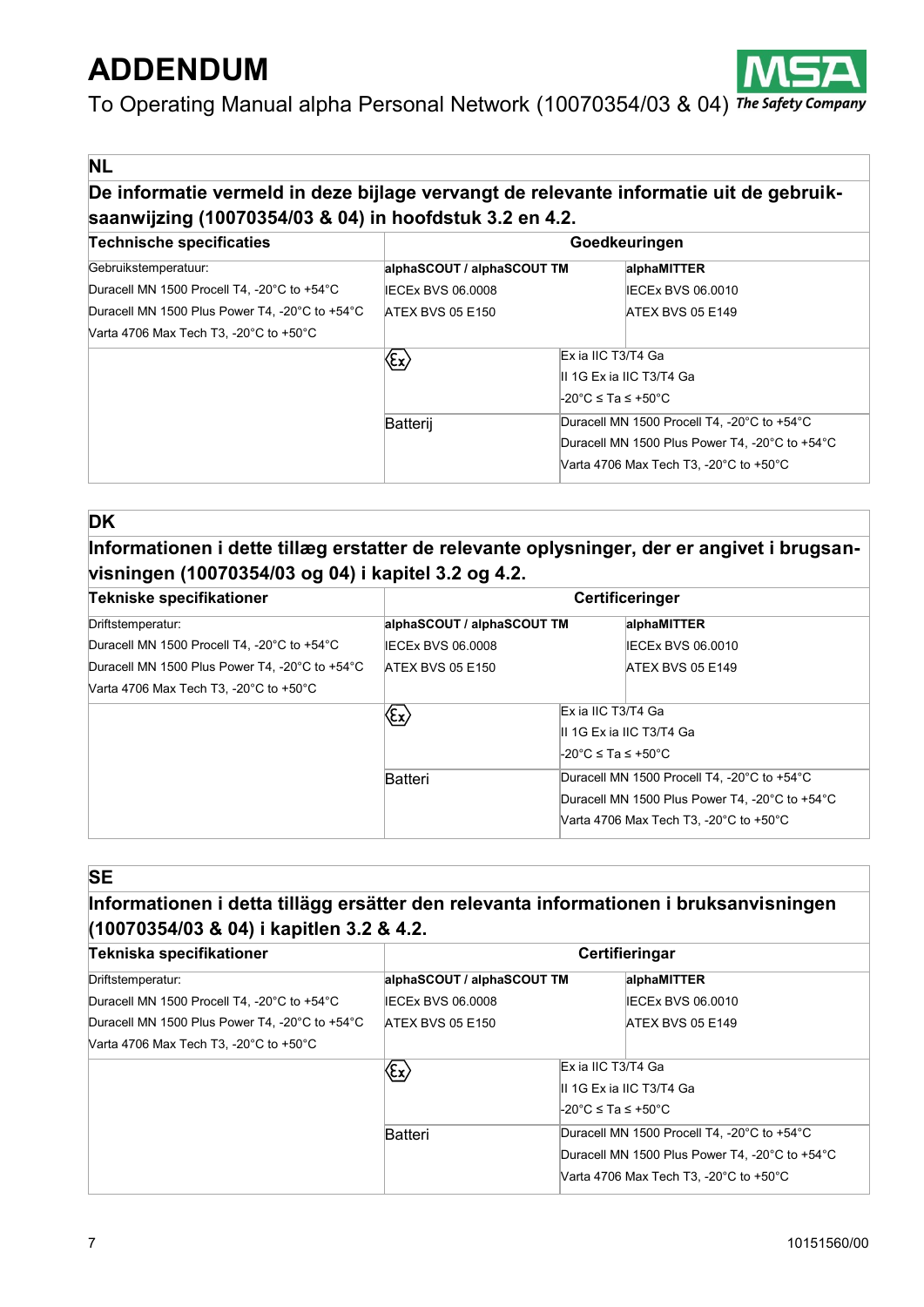

To Operating Manual alpha Personal Network (10070354/03 & 04) The Safety Company

### **NO**

### **Informasjonen i dette tillegget erstatter den aktuelle informasjonen i bruksanvisningen (10070354/03 og 04) i kapittel 3.2 & 4.2.**

| Tekniske spesifikasjoner                                     | Sertifiseringer                                                     |                                             |                                                              |  |
|--------------------------------------------------------------|---------------------------------------------------------------------|---------------------------------------------|--------------------------------------------------------------|--|
| Brukstemperatur:                                             | alphaSCOUT / alphaSCOUT TM                                          |                                             | alphaMITTER                                                  |  |
| Duracell MN 1500 Procell T4, -20°C to +54°C                  | <b>IECEx BVS 06.0008</b>                                            |                                             | IECEx BVS 06.0010                                            |  |
| Duracell MN 1500 Plus Power T4, -20°C to +54°C               | <b>ATEX BVS 05 E150</b>                                             |                                             | <b>ATEX BVS 05 E149</b>                                      |  |
| Varta 4706 Max Tech T3, -20 $^{\circ}$ C to +50 $^{\circ}$ C |                                                                     |                                             |                                                              |  |
|                                                              | $\langle\!\overline{\mathfrak{c}}\!\!\!\!\!\!\!\!\!\!\!\!\!\rangle$ |                                             | Ex ia IIC T3/T4 Ga                                           |  |
|                                                              |                                                                     |                                             | II 1G Ex ia IIC T3/T4 Ga                                     |  |
|                                                              |                                                                     | -20°C ≤ Ta ≤ +50°C                          |                                                              |  |
|                                                              | Batteri                                                             | Duracell MN 1500 Procell T4, -20°C to +54°C |                                                              |  |
|                                                              |                                                                     |                                             | Duracell MN 1500 Plus Power T4, -20°C to +54°C               |  |
|                                                              |                                                                     |                                             | Varta 4706 Max Tech T3, -20 $^{\circ}$ C to +50 $^{\circ}$ C |  |

#### **FI**

## **Tämän lisäyksen sisältämät tiedot korvaavat käyttöohjeen (10070354/03 & 04) lukujen 3.2 ja 4.2 sisältämät olennaiset tiedot.**

| Tekniset tiedot                                              | Hyväksynnät                                        |                                             |                                                |
|--------------------------------------------------------------|----------------------------------------------------|---------------------------------------------|------------------------------------------------|
| Käyttölämpötila:                                             | alphaSCOUT / alphaSCOUT TM                         |                                             | alphaMITTER                                    |
| Duracell MN 1500 Procell T4, -20°C to +54°C                  | <b>IECEX BVS 06,0008</b>                           |                                             | IECEx BVS 06.0010                              |
| Duracell MN 1500 Plus Power T4, -20°C to +54°C               | ATEX BVS 05 E150                                   |                                             | ATEX BVS 05 E149                               |
| Varta 4706 Max Tech T3, -20 $^{\circ}$ C to +50 $^{\circ}$ C |                                                    |                                             |                                                |
|                                                              | $\langle \! \mathrm{\acute{E}} \! \! \! x \rangle$ | Ex ia IIC T3/T4 Ga                          |                                                |
|                                                              |                                                    |                                             | II 1G Ex ia IIC T3/T4 Ga                       |
|                                                              |                                                    | -20°C ≤ Ta ≤ +50°C                          |                                                |
|                                                              | Paristo                                            | Duracell MN 1500 Procell T4, -20°C to +54°C |                                                |
|                                                              |                                                    |                                             | Duracell MN 1500 Plus Power T4, -20°C to +54°C |
|                                                              |                                                    |                                             | Varta 4706 Max Tech T3, -20°C to +50°C         |

#### **GR**

#### **Οι πληροφορίες που αναφέρονται σε αυτήν την προσθήκη αντικαθιστούν τις σχετικές πληροφορίες που αναφέρονται στο εγχειρίδιο χρήσης (10070354/03 & 04) στα κεφάλαια 3.2 & 4.2.**

| Τεχνικές Προδιαγραφές                                                                                                     | Πιστοποιήσεις                                                              |                                                                                                                                                               |  |
|---------------------------------------------------------------------------------------------------------------------------|----------------------------------------------------------------------------|---------------------------------------------------------------------------------------------------------------------------------------------------------------|--|
| Θερμοκρασία λειτουργίας:<br>Duracell MN 1500 Procell T4, -20°C to +54°C<br>Duracell MN 1500 Plus Power T4, -20°C to +54°C | alphaSCOUT / alphaSCOUT TM<br><b>IECEX BVS 06,0008</b><br>ATEX BVS 05 E150 | alphaMITTER<br>IECEx BVS 06,0010<br><b>ATEX BVS 05 E149</b>                                                                                                   |  |
| Varta 4706 Max Tech T3, -20 $^{\circ}$ C to +50 $^{\circ}$ C                                                              | $\langle \! \! \! \epsilon_{\mathsf{x}} \rangle$                           | Ex ia IIC T3/T4 Ga<br>III 1G Ex ia IIC T3/T4 Ga<br>l-20°C ≤ Ta ≤ +50°C                                                                                        |  |
|                                                                                                                           | Μπαταρία                                                                   | Duracell MN 1500 Procell T4, -20°C to +54°C<br>Duracell MN 1500 Plus Power T4, -20°C to +54°C<br>Varta 4706 Max Tech T3, -20 $^{\circ}$ C to +50 $^{\circ}$ C |  |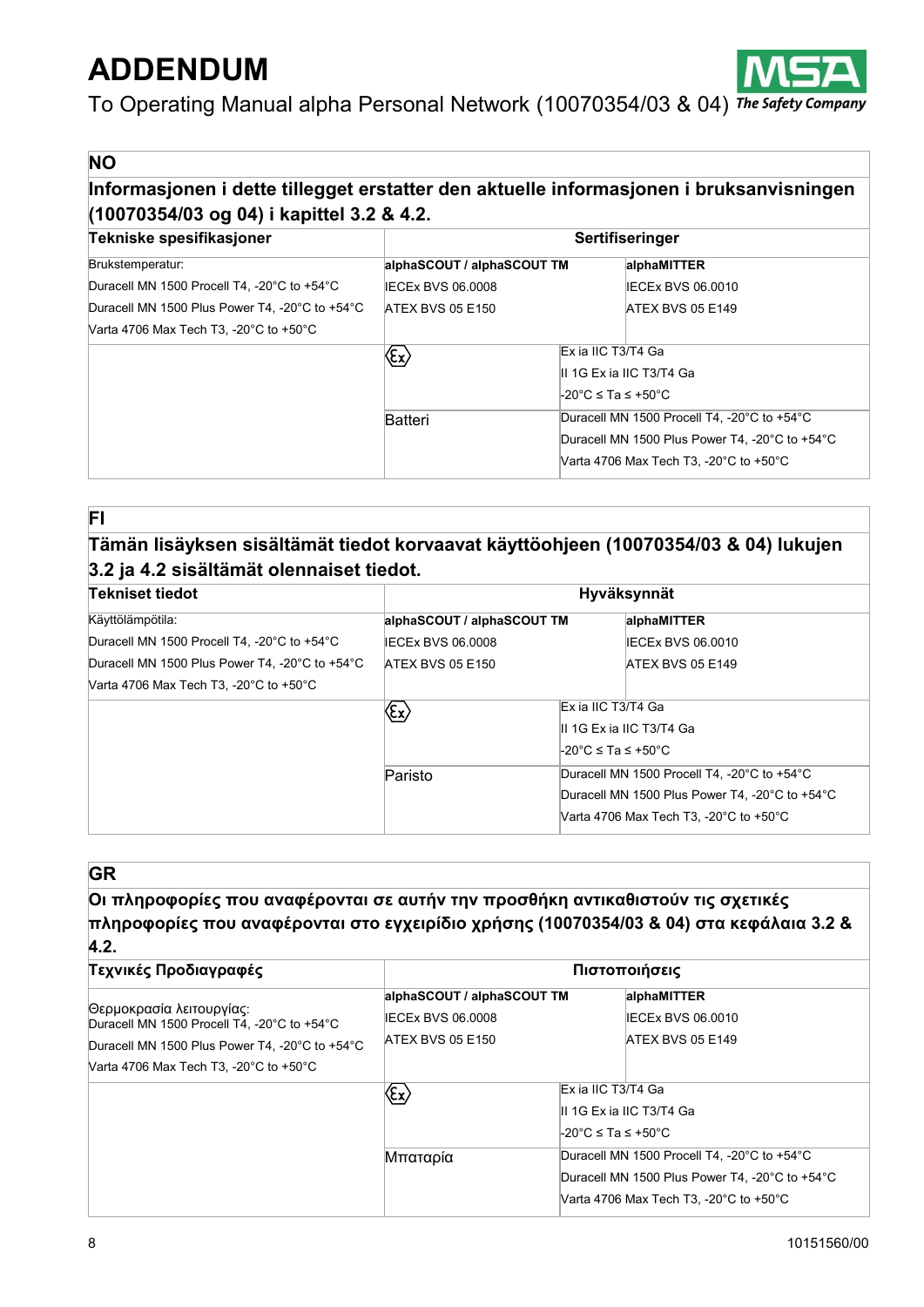

To Operating Manual alpha Personal Network (10070354/03 & 04) The Safety Company

**TR**

## **Bu ekte belirtilen bilgiler kullanım kılavuzundaki (10070354/03 & 04) 3.2 & 4.2 bölümlerinde belirtilen ilgili bilgilerin yerini alacaktır.**

| Teknik Özellikler                                            | <b>Sertifikalar</b>            |                                                                                                                                         |  |
|--------------------------------------------------------------|--------------------------------|-----------------------------------------------------------------------------------------------------------------------------------------|--|
| İsletim sıcaklığı:                                           | alphaSCOUT / alphaSCOUT TM     | alphaMITTER                                                                                                                             |  |
| Duracell MN 1500 Procell T4, -20°C to +54°C                  | <b>IECEx BVS 06.0008</b>       | IECEx BVS 06.0010                                                                                                                       |  |
| Duracell MN 1500 Plus Power T4, -20°C to +54°C               | <b>ATEX BVS 05 E150</b>        | ATEX BVS 05 E149                                                                                                                        |  |
| Varta 4706 Max Tech T3, -20 $^{\circ}$ C to +50 $^{\circ}$ C |                                |                                                                                                                                         |  |
|                                                              | $\langle \! \rm{E} \! \rangle$ | Ex ia IIC T3/T4 Ga<br>II 1G Ex ia IIC T3/T4 Ga<br>-20°C ≤ Ta ≤ +50°C                                                                    |  |
|                                                              | Batarya                        | Duracell MN 1500 Procell T4, -20°C to +54°C<br>Duracell MN 1500 Plus Power T4, -20°C to +54°C<br>Varta 4706 Max Tech T3, -20°C to +50°C |  |

#### **HU**

## **A jelen kiegészítésben szereplő információk helyettesítk a használati utasítás 3.2 és 4.2. fejezeteiben szereplő, ide vonatkozó információkat (10070354/03 és 04).**

| Műszaki jellemzők                                            | Tanúsítványok                                  |                     |                                                              |  |
|--------------------------------------------------------------|------------------------------------------------|---------------------|--------------------------------------------------------------|--|
| Működési hőmérsékleti:                                       | alphaSCOUT / alphaSCOUT TM                     |                     | alphaMITTER                                                  |  |
| Duracell MN 1500 Procell T4, -20°C to +54°C                  | IECEx BVS 06,0008                              |                     | IECEx BVS 06,0010                                            |  |
| Duracell MN 1500 Plus Power T4, -20°C to +54°C               | ATEX BVS 05 E150                               |                     | <b>ATEX BVS 05 E149</b>                                      |  |
| Varta 4706 Max Tech T3, -20 $^{\circ}$ C to +50 $^{\circ}$ C |                                                |                     |                                                              |  |
|                                                              | $\langle \! \varepsilon_{\! \rm x} \! \rangle$ | Ex ia IIC T3/T4 Ga  |                                                              |  |
|                                                              |                                                |                     | II 1G Ex ia IIC T3/T4 Ga                                     |  |
|                                                              |                                                | l-20°C ≤ Ta ≤ +50°C |                                                              |  |
|                                                              | Akkumulátor                                    |                     | Duracell MN 1500 Procell T4, -20°C to +54°C                  |  |
|                                                              |                                                |                     | Duracell MN 1500 Plus Power T4. -20°C to +54°C               |  |
|                                                              |                                                |                     | Varta 4706 Max Tech T3, -20 $^{\circ}$ C to +50 $^{\circ}$ C |  |

### **PL**

## **Informacje znajdujące się w tym dodatku zastępują odpowiednie fragmenty z instrukcji obsługi (10070354/03 & 04) znajdujące się w rozdziałach 3.2 & 4.2.**

| alphaSCOUT / alphaSCOUT TM<br>IECEx BVS 06.0008<br>ATEX BVS 05 E150 | alphaMITTER<br>IECEx BVS 06.0010<br>ATEX BVS 05 E149 |  |
|---------------------------------------------------------------------|------------------------------------------------------|--|
|                                                                     |                                                      |  |
|                                                                     |                                                      |  |
|                                                                     |                                                      |  |
|                                                                     |                                                      |  |
| $\langle \! \! \! \! \zeta_{\mathsf{X}} \! \rangle$                 | Ex ia IIC T3/T4 Ga                                   |  |
|                                                                     | II 1G Ex ia IIC T3/T4 Ga                             |  |
|                                                                     | -20°C ≤ Ta ≤ +50°C                                   |  |
| Duracell MN 1500 Procell T4. -20°C to +54°C<br>Bateria              |                                                      |  |
|                                                                     | Duracell MN 1500 Plus Power T4, -20°C to +54°C       |  |
|                                                                     | Narta 4706 Max Tech T3. -20°C to +50°C               |  |
|                                                                     |                                                      |  |